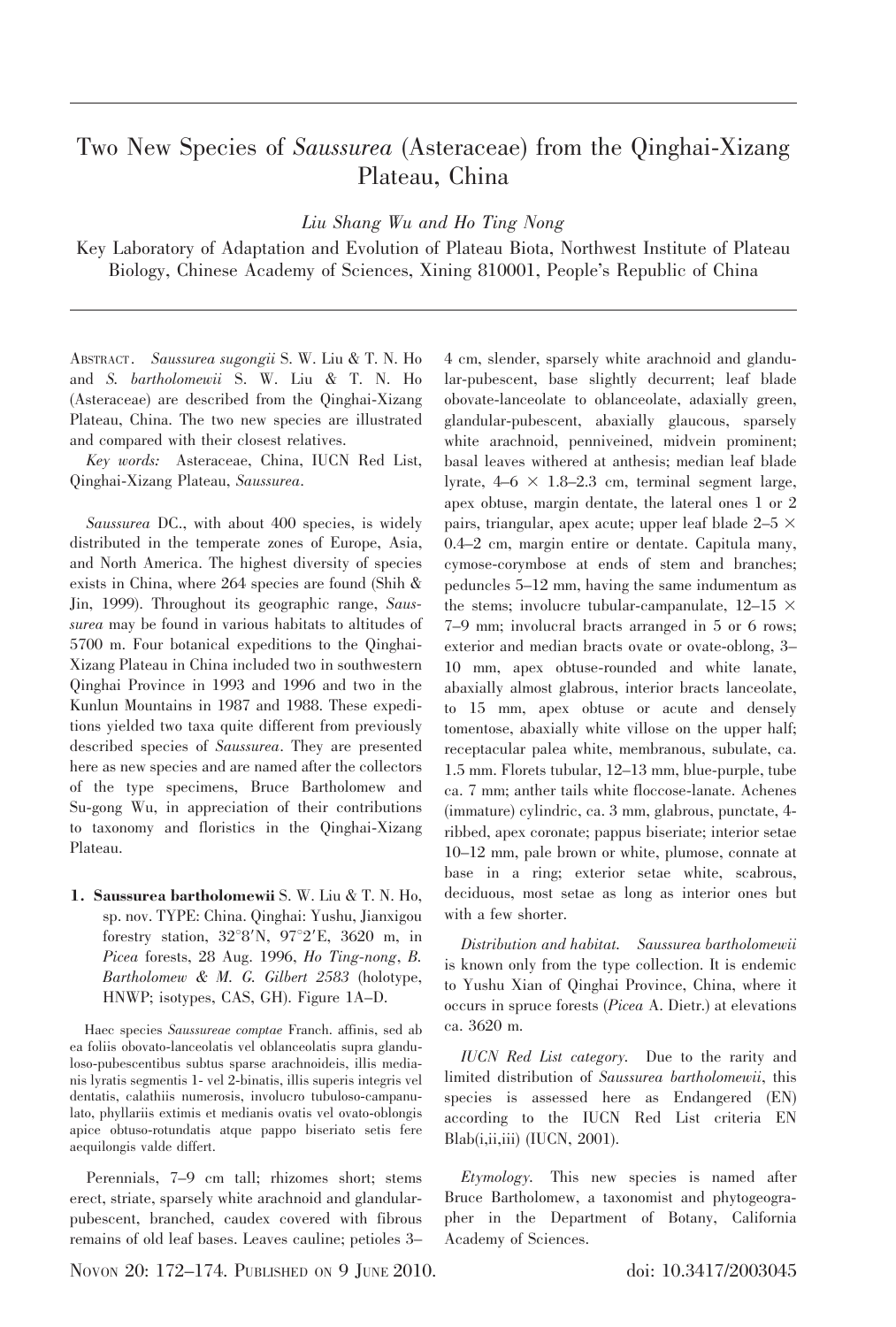

Figure 1. A–D. Saussurea bartholomewii S. W. Liu & T. N. Ho. (Drawn from the holotype T. N. Ho et al. 2583, HNWP). —A. Fertile plant. —B. Floret. —C. Inner seta of pappus. —D. Outer seta of pappus. E–G. Saussurea sugongii S. W. Liu & T. N. Ho. (Drawn from the holotype S. G. Wu 2725, KUN). —E. Fertile culm. —F. Capitulum. —G. Anther.

Relationships. Saussurea bartholomewii is closely related to S. compta Franch., but differs by the leaves that are obovate-lanceolate to oblanceolate, adaxially glandular-pubescent, and abaxially sparsely white arachnoid and the median leaves that are lyrate with lateral segments in one or two pairs. The new species is also distinguished in having upper leaves that are entire or dentate, numerous capitula, a tubularcampanulate involucre, ovate or ovate-oblong exterior and median bracts with an obtuse-rounded apex, floccose-lanate anther tails, a biseriate pappus, and

exterior setae that are mostly as long as the interior ones. Saussurea compta has leaves that are abaxially scabrous, sparsely hispid, densely white tomentose, and adaxially green, with the basal and lower stem leaves withered at anthesis; shortly petiolate middle stem leaves with a narrowly elliptic and pinnatisect leaf blade; lateral segments in two or three pairs, oblong, lanceolate, or narrowly triangular, with the blade margin entire or 1-lobed only at one side or 1 lobed on each side, and the apex acute to obtuse; caudate terminal segments; upper stem leaves that are